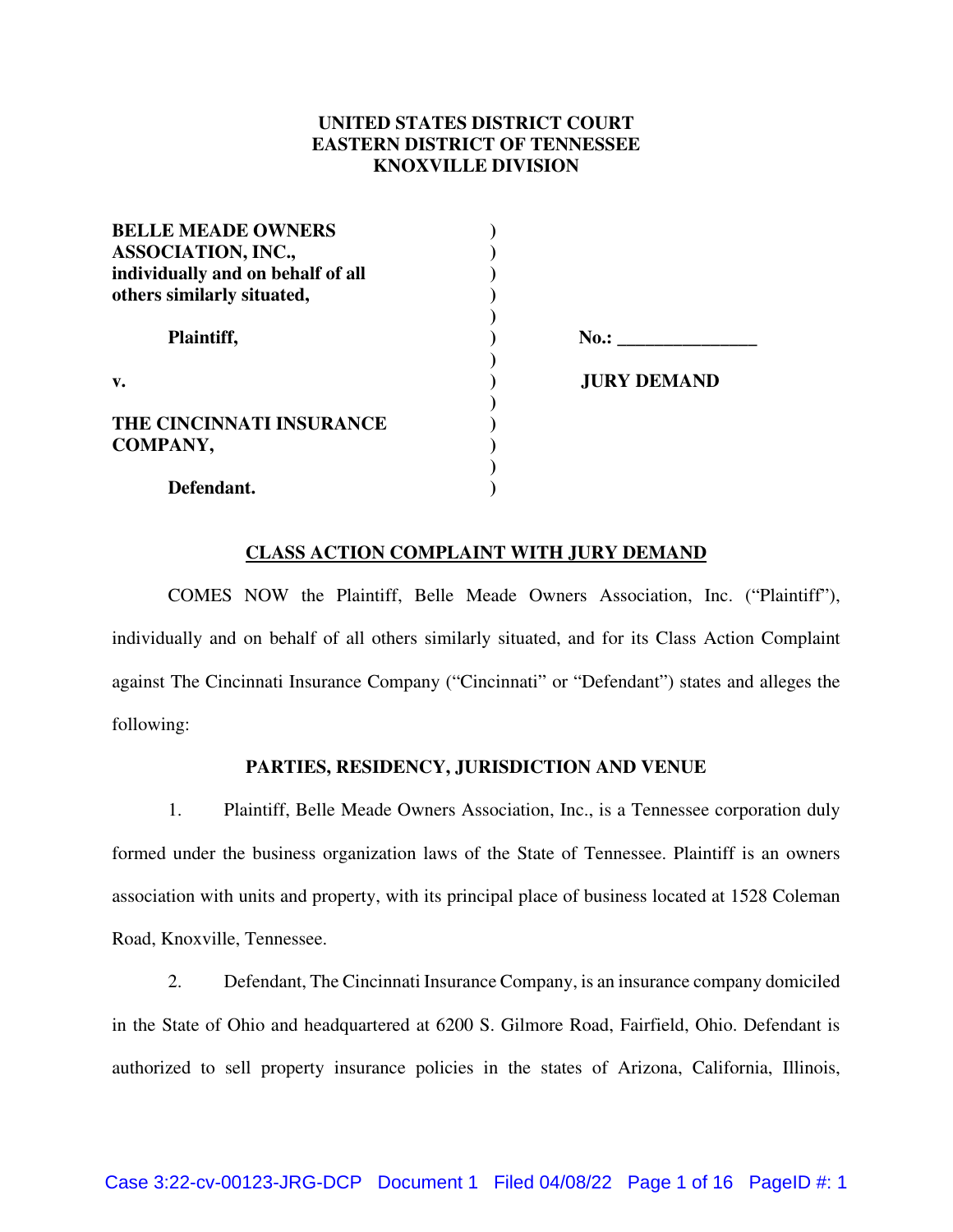Kentucky, Missouri, Ohio, Tennessee, Texas, Vermont, Virginia, Washington, and Wisconsin (collectively "the States at issue").

3. Subject matter jurisdiction is proper in this Court pursuant to 28 U.S.C. § 1332(d)(2). There are more than 100 members in the proposed class, at least one member of the proposed class has state citizenship that is different than Defendant's, and the matter in controversy exceeds \$5,000,000, exclusive of interest and costs.

4. This Court has personal jurisdiction over Defendant because it has availed itself of the privilege of conducting business and issuing insurance contracts covering structures in the State of Tennessee.

5. Venue is proper in this forum pursuant to 28 U.S.C. § 1391(b) because a substantial part of the events or omissions giving rise to Plaintiff's claim occurred in the Eastern District of Tennessee, Knoxville Division. Venue is also proper pursuant to 28 U.S.C. §1391(c) because Defendant is a corporation deemed to reside in this District.

## **FACTS**

#### **A. The Property Insurance Policy and Casualty Loss**

6. Defendant is a national insurer that sells property insurance coverage for, *inter alia*, structures and buildings across the United States, specifically including the States at issue.

7. This lawsuit only concerns property coverage for buildings, and not personal contents, such as furniture and clothes.

8. Defendant's property insurance forms sold in the States at issue are materially identical as it relates to the contractual dispute set forth herein.

9. Plaintiff was insured pursuant to an insurance contract whereby Defendant agreed to insure, *inter alia,* Plaintiff's building(s) located at 7300 Old Clinton Pike, Knoxville, Tennessee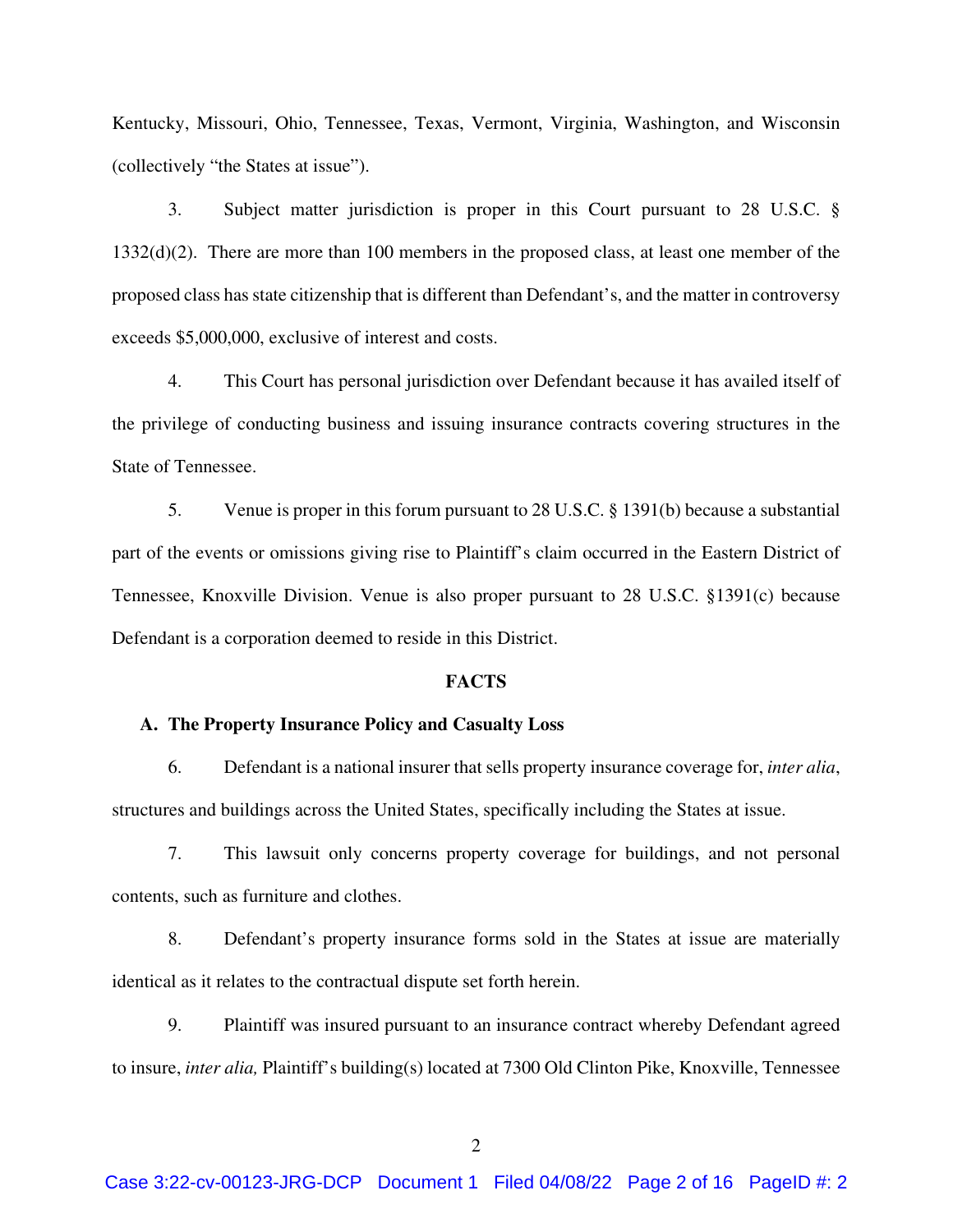and 7304 Old Clinton Pike, Knoxville, Tennessee (collectively the "Insured Property") against property damage, bearing Policy No. ECP0461371 (the "Policy").

10. Plaintiff paid Defendant premiums in exchange for insurance coverage. The required premiums were paid at all times relevant to this Complaint.

11. The Policy provided insurance coverage for direct physical loss to the buildings located on the Insured Property, except as specifically excluded or limited by the Policy.

12. On or about August 30, 2021, a severe storm damaged the structures located on the Insured Property.

13. Plaintiff timely notified Defendant of its loss and made a claim against the Policy.

14. Defendant determined the loss to the Insured Property was covered by the terms of the Policy.

15. Defendant calculates its actual cash value ("ACV") payment obligations to its policyholders for structural damage loss by first estimating the cost to repair or replace the damage with new materials (replacement cost value, or "RCV"), and then Defendant subtracts the estimated depreciation. This is called the "replacement cost less depreciation" ("RCLD") methodology.

16. The laws in the States at issue are materially identical as it relates to the putative class ACV contractual dispute set forth herein, or at the least, any differences would be manageable in the class context. *See Steinberg v. Nationwide Mutual Insurance Co*., 224 F.R.D. 67, 76 (E.D.N.Y. 2004) (involving a 46-state putative class claiming breach of standard form insurance contracts). These states are RCLD states for purposes of determining ACV under property insurance policies, and they preclude the depreciation of labor by court decision, statute, or state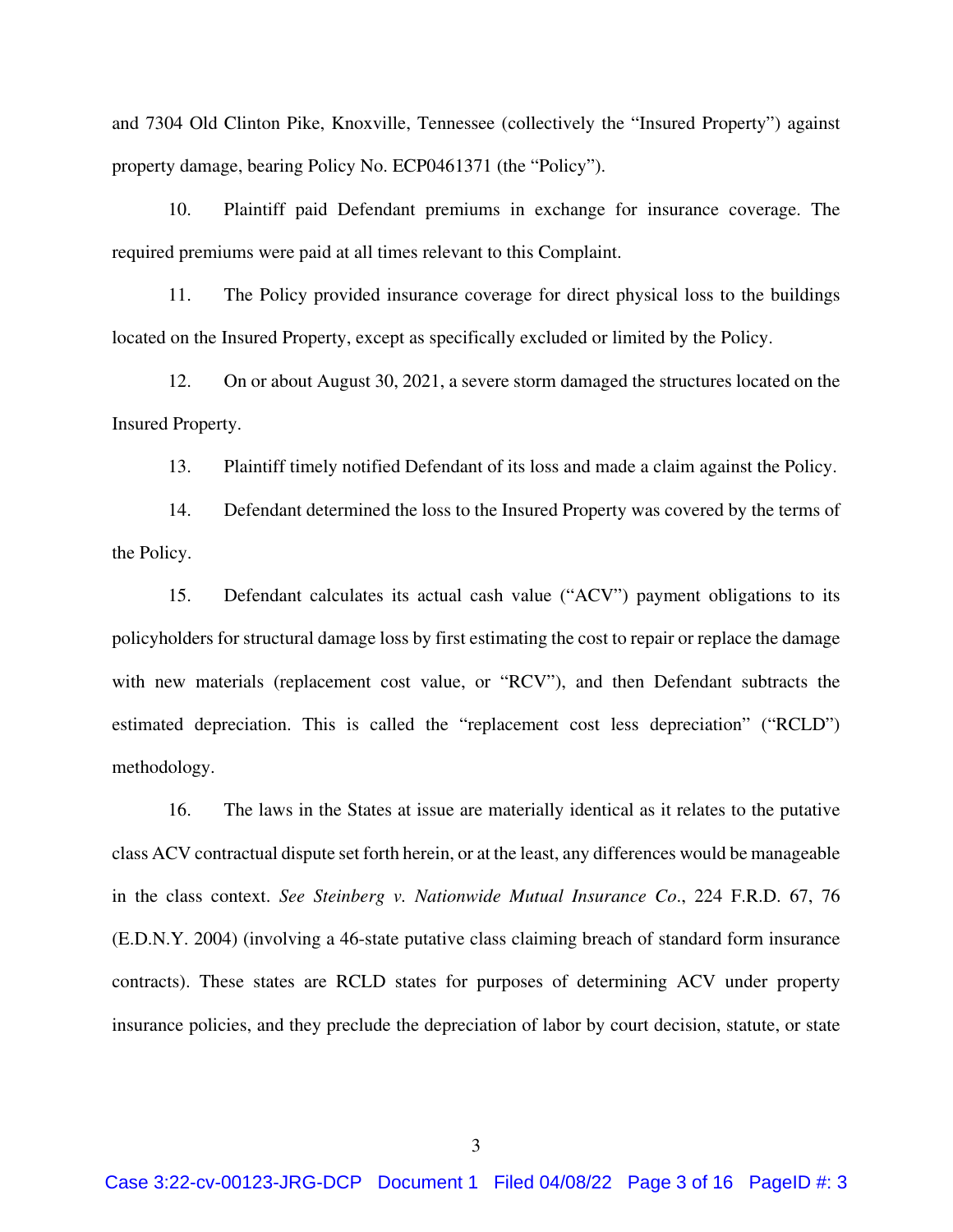administrative agency in situations where the property insurer, itself, chooses to calculate ACV exclusively pursuant to the RCLD methodology.

17. The Policy, and the other property forms that are the subject of this lawsuit, do not permit the withholding of labor as depreciation as described below. In contrast with the Policy, certain policies of insurance expressly allow for the depreciation of "labor" as described herein. The type of form or endorsement will be referred to herein as a "labor depreciation permissive form." The Policy does not contain a labor depreciation permissive form.

#### **B. Defendant's Calculation of the Plaintiff's ACV Payments**

18. In adjusting Plaintiff's claim, Defendant affirmatively and unilaterally chose to use a "replacement cost less depreciation" methodology to calculate the loss and make its ACV payments.

19. Defendant did not calculate any portion of Plaintiff's loss by reference to or analysis of any alleged increase or decrease in the market values of the Insured Property, or the market value of any portion of the Insured Property. Specifically, Defendant did not conduct an appraisal of the Insured Property, or any portion thereof.

20. After the August 30, 2021 loss, Defendant sent a representative to inspect the damage to the Insured Property and estimate the ACV associated with the loss. Defendant uses commercially-available computer software to estimate RCV, depreciation, and ACV. The software used by Defendant to calculate the payment to Plaintiff is called Xactimate®.

21. As set forth in written Xactimate® estimates provided to Plaintiff by Defendant, Defendant's adjuster determined that Plaintiff had suffered a covered loss to the Insured Property. The estimates included the cost of materials and labor required to complete the scope of repairs included in the estimates.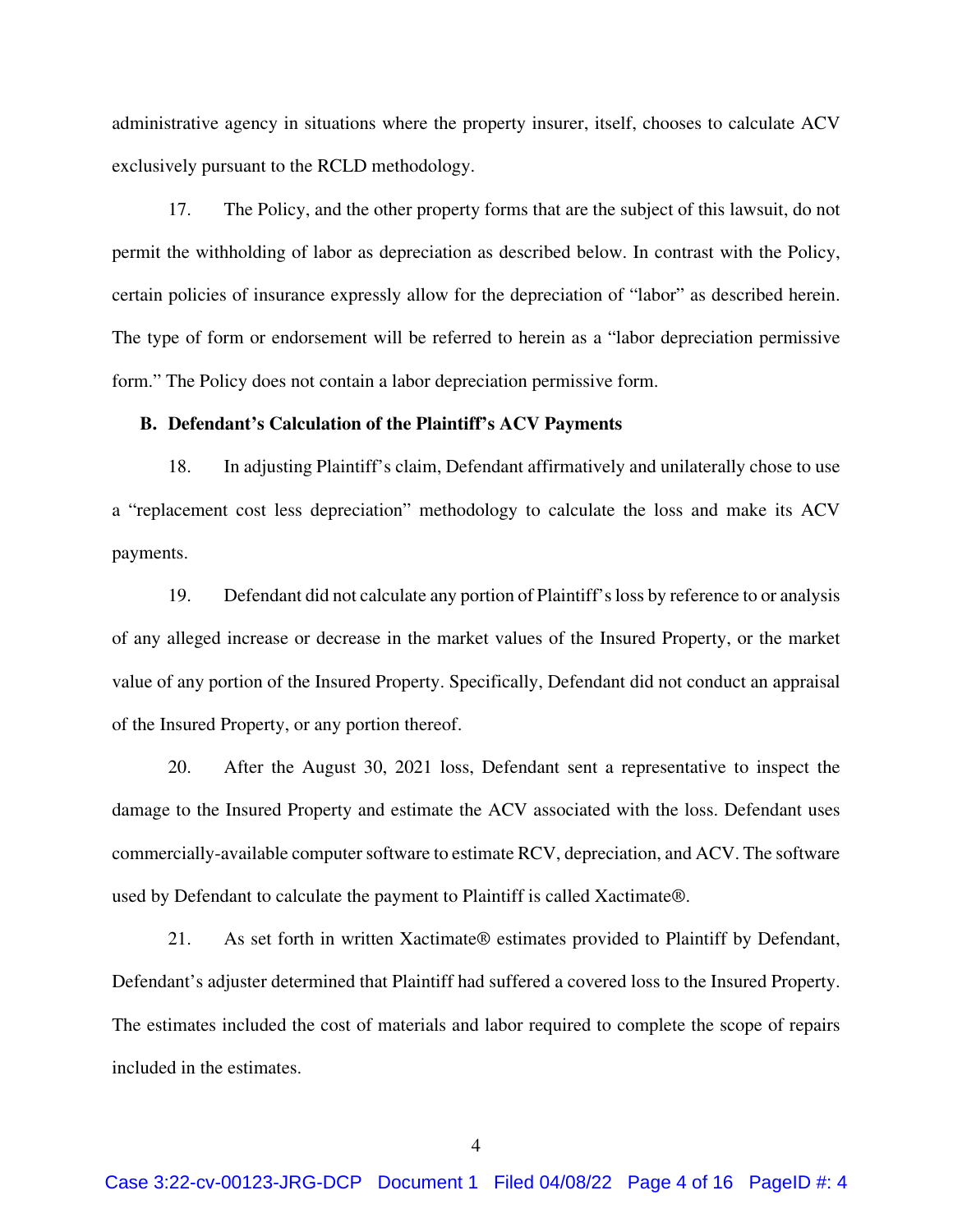22. In calculating its ACV payment obligations to Plaintiff, Defendant subtracted from the RCV estimates the deductible provided for in the Policy plus an additional amount for depreciation. Defendant then issued ACV payments to Plaintiff consistent with its estimates.

23. Plaintiff was underpaid on its ACV claim as more fully described below.

## **C. Defendant's Practice Of Withholding Future Labor As Depreciation**

24. ACV coverage is paid prospectively, before repairs are made.

25. As it relates to ACV coverage, this lawsuit does *not* seek to address the propriety of depreciating any labor incorporated or embedded within a building or building product. Plaintiff does not dispute that both labor and materials incurred to build a structure, or create a building product, become integrated with the home or building and may be depreciated following a casualty loss as part of the calculation of ACV benefits.

26. However, when it calculated the ACV benefits owed to Plaintiff pursuant to the Policy, Defendant withheld costs for the future labor required to repair or replace the Insured Property as depreciation, even though future labor does not "depreciate" before it has even been incurred. Defendant withheld future labor costs throughout its ACV calculations as depreciation.

27. Like all property insurance claims estimating software, the specific commercial claims estimating software used by Defendant allows for the depreciation of materials only or the depreciation of both material and future labor in its depreciation option setting preferences.

28. In this pleading, whenever reference is made to withholding future "labor" as depreciation, "labor" means intangible non-materials, specifically including both the future labor costs and the future laborers' equipment costs and contractors/laborers' overhead and profit necessary to restore property to its condition immediately prior to the loss, as well as the future removal costs to remove damaged property, under commercial claims estimating software.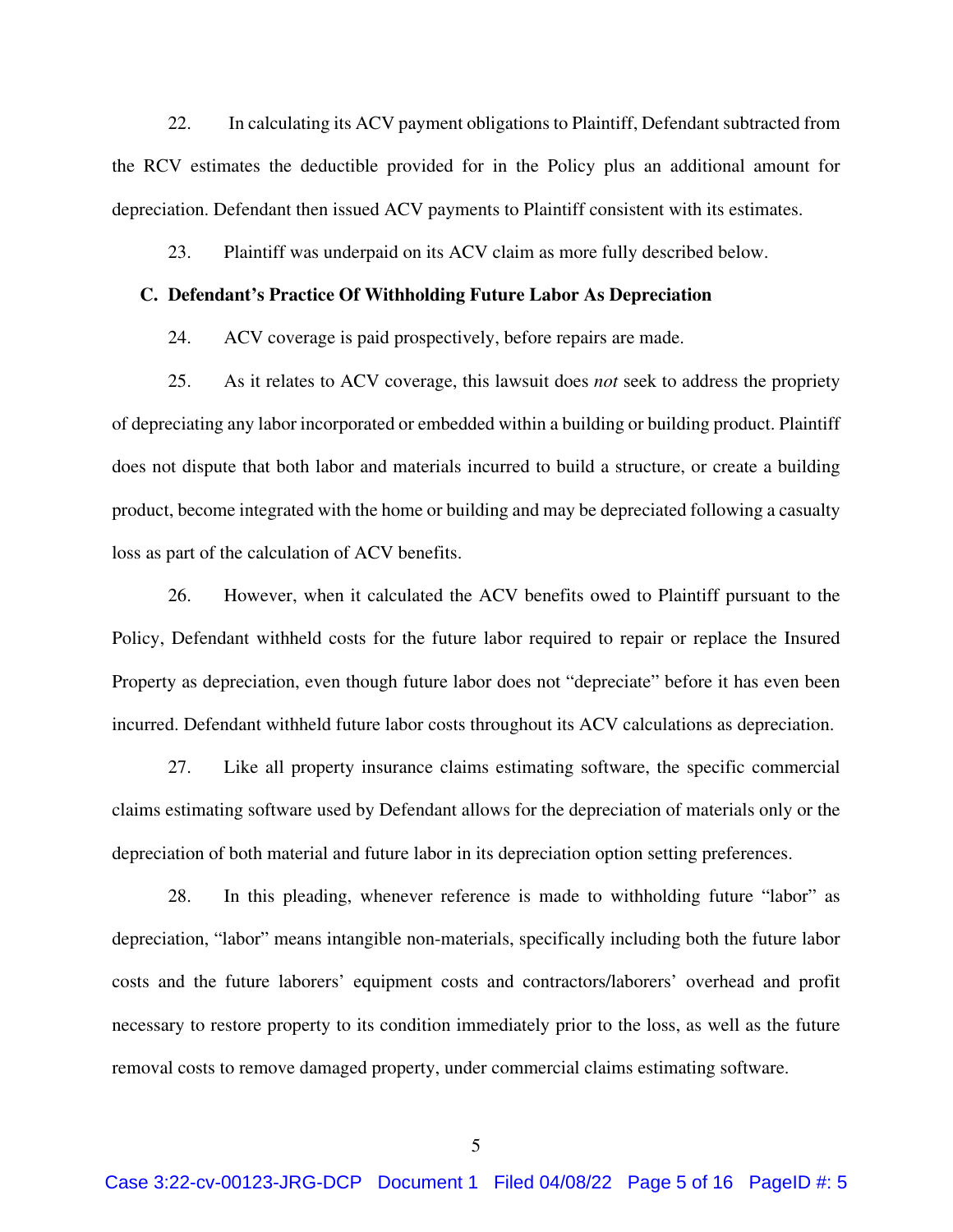29. Defendant's withholding of future labor costs as depreciation associated with the repair or replacement of Plaintiff's property resulted in Plaintiff receiving payment for its losses in an amount less than it was entitled to receive under the Policy. Defendant breached its obligations under the Policy by improperly withholding the cost of future labor as depreciation.

30. Plaintiff itself cannot determine the precise amount of future labor that has been withheld based only upon the written estimates provided. To determine the precise amount of future labor withheld, it is necessary to have access to the commercial property estimating program at issue, as well as the electronic file associated with its estimates.

31. While an insurer may lawfully depreciate material costs when calculating the amount of an ACV payment owed to an insured, it may not lawfully withhold future repair labor as depreciation under the Defendant's policy forms at issue in the States at issue. Defendant's failure to pay the full cost of the future labor necessary to return the Insured Property back to its pre-loss condition left Plaintiff under-indemnified and underpaid for its loss.

32. Defendant materially breached its duty to indemnify Plaintiff by withholding future labor costs associated with repairing or replacing Plaintiff's property in its ACV payments as depreciation, thereby paying Plaintiff less than it was entitled to receive under the terms of the Policy.

## **D. Additional Facts Relevant to Plaintiff's Individual Claim**

33. Independent of labor depreciation, a dispute exists between Plaintiff and Defendant concerning the amount of loss to the Insured Property associated with the storm damage at issue.

34. Specifically, Plaintiff believes and asserts the amount of the RCV loss is more than \$85,000. In contrast, Defendant has estimated the amount of the RCV loss as much lower.

6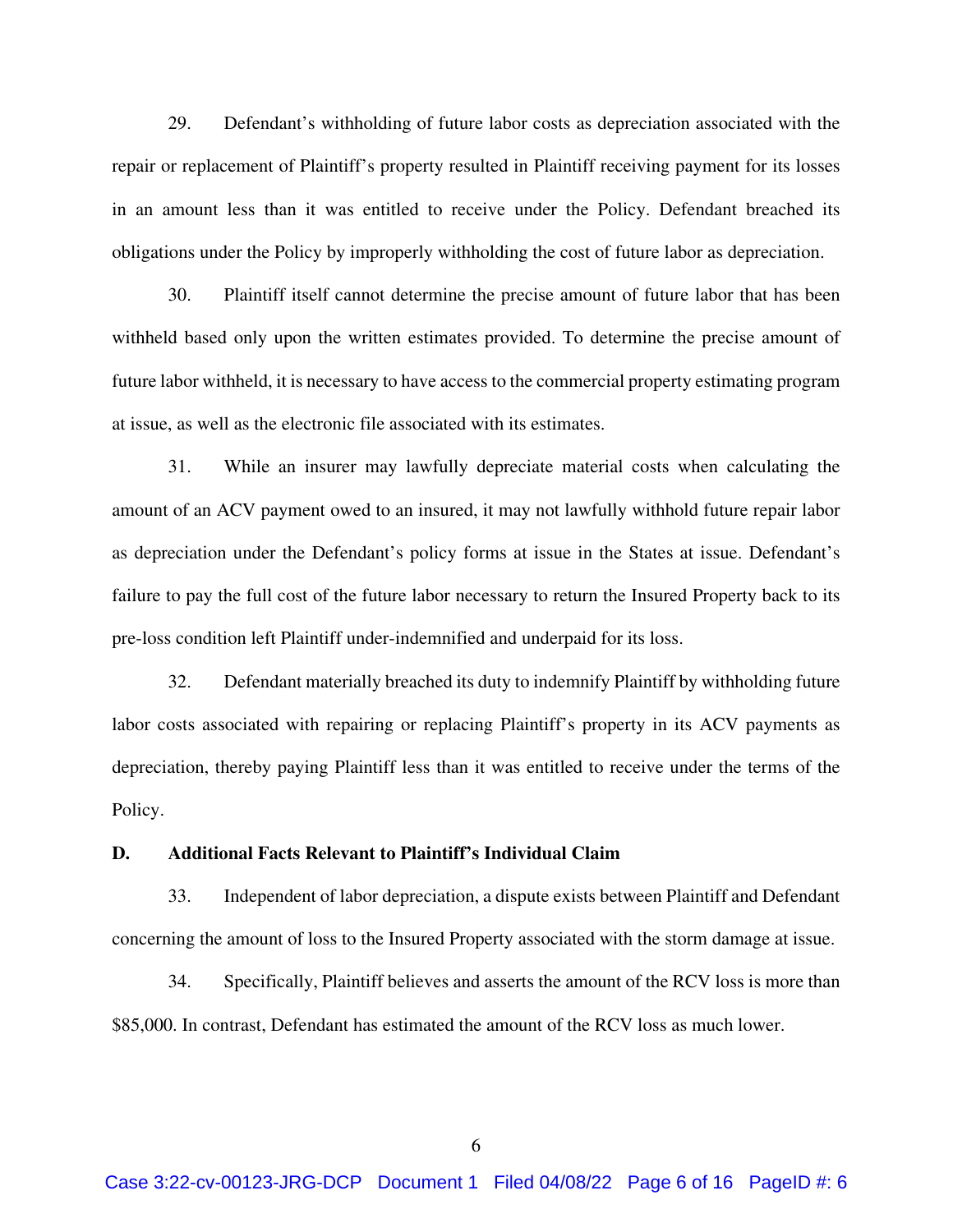35. Plaintiff engaged a public adjuster to assist with resolving the parties' dispute, which is wholly separate and apart from the labor depreciation issue addressed above.

36. Defendant has continued to adjust and evaluate the claim and the parties are actively working to resolve the individual disputes. The claims process is still ongoing and Plaintiff desires to resolve its individual disputes with Defendant (independent and separate from the labor depreciation class claims relating to ACV coverage brought herein) through the ordinary claim process.

#### **AMOUNT IN CONTROVERSY**

37. Upon information and belief, the amount in controversy with respect to the proposed class exceeds \$5,000,000, exclusive of interest and costs.

## **CLASS ACTION ALLEGATIONS**

38. Pursuant to Rule 23 of the Federal Rules of Civil Procedure, Plaintiff bring this lawsuit as a class action on behalf of itself and on behalf of all others similarly situated. This action satisfies the requirements of numerosity, commonality, typicality, and adequacy of representation. Only to the extent it is a requirement under applicable law, the proposed class herein is ascertainable.

39. The proposed class that Plaintiff seeks to represent is tentatively defined as follows:

All Defendant's policyholders (or their lawful assignees) who made: (1) a structural damage claim for property located in the States at issue; (2) for which Defendant accepted coverage and then chose to calculate actual cash value exclusively pursuant to the replacement cost less depreciation methodology and not any other methodology, such as fair market value; and (3) which resulted in an actual cash value payment during the class period from which non-material depreciation was withheld from the policyholder; or which should have resulted in an actual cash value payment but for the withholding of non-material depreciation causing the loss to drop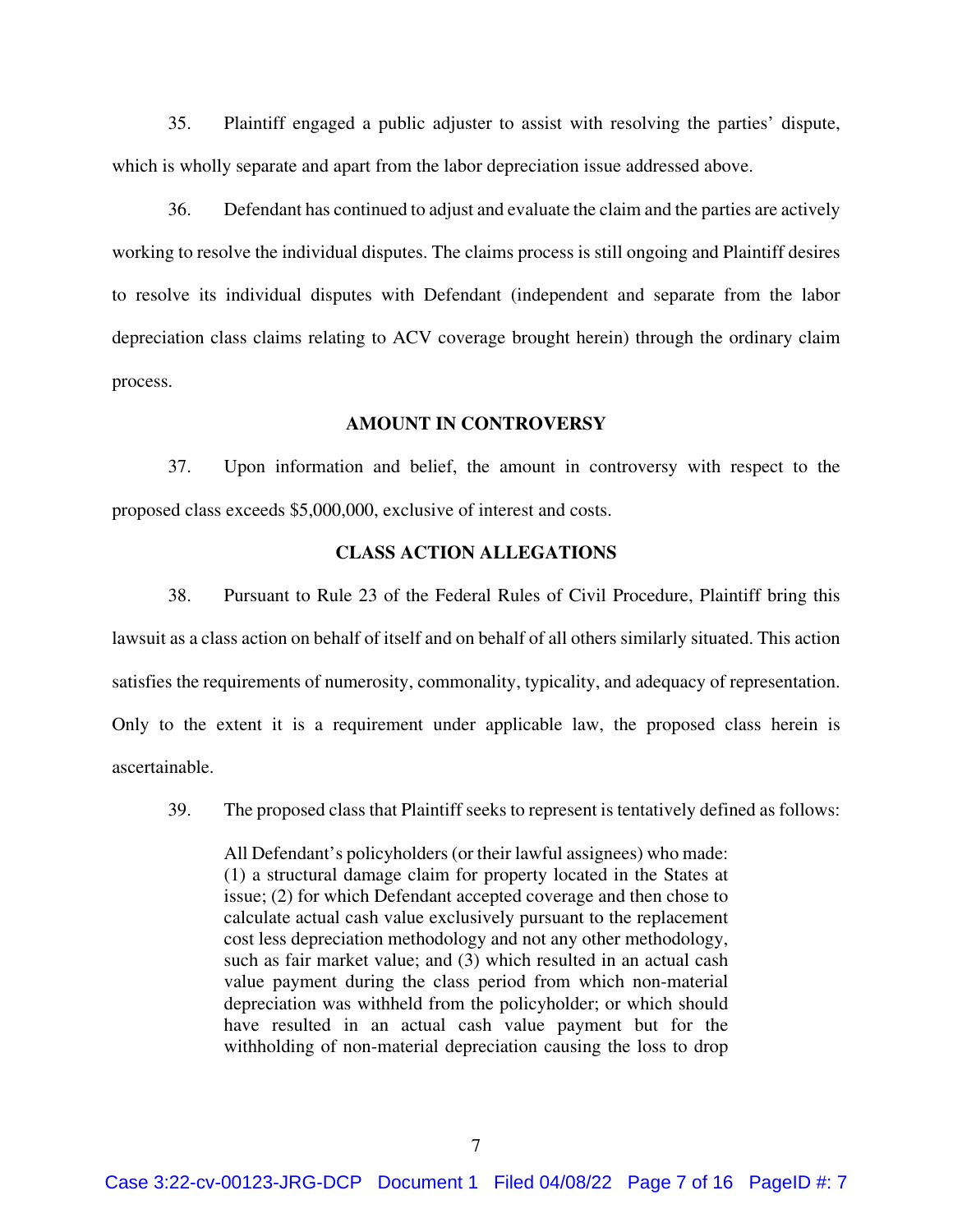below the applicable deductible, for the maximum limitations period as may be allowed by law.

In this definition, "non-material depreciation" means application of either the "depreciate removal," "depreciate non-material" and/or "depreciate O&P" option settings within Xactimate® software or similar depreciation option settings in competing commercial software programs.

The class excludes any claims for which the applicable limits of insurance have been exhausted by initial actual cash value payments.

The class also excludes any claims arising under labor depreciation permissive policy forms, *i.e*., those forms and endorsements expressly permitting the "depreciation" of "labor" within the text of the policy form, unless the use of those forms violate the law of the respective states at issue.

40. Plaintiff reserves the right to amend the definition of the proposed class through discovery. The following persons are expressly excluded from the class: (1) Defendant and its subsidiaries and affiliates; (2) all persons who make a timely election to be excluded from the proposed Class; and (3) the Court to which this case is assigned and its staff.

41. Plaintiff and members of the putative class as defined all have Article III standing as all such persons and entities, at least initially, received lower claim payments than permitted under the policy. Certain amounts initially withheld as labor may be later repaid to some policyholders with replacement cost provisions in their policies, if any. However, policyholders who have been subsequently repaid for initially withheld labor still have incurred damages, at the least, in the form of the lost "time value" of money during the period of withholding, *i.e*., statutory prejudgment interest on the amounts improperly withheld, for the time period of withholding.

42. The members of the proposed class are so numerous that joinder of all members is impracticable. Plaintiff reasonably believes that hundreds or thousands of people geographically dispersed across the States at issue have been damaged by Defendant's actions. The names and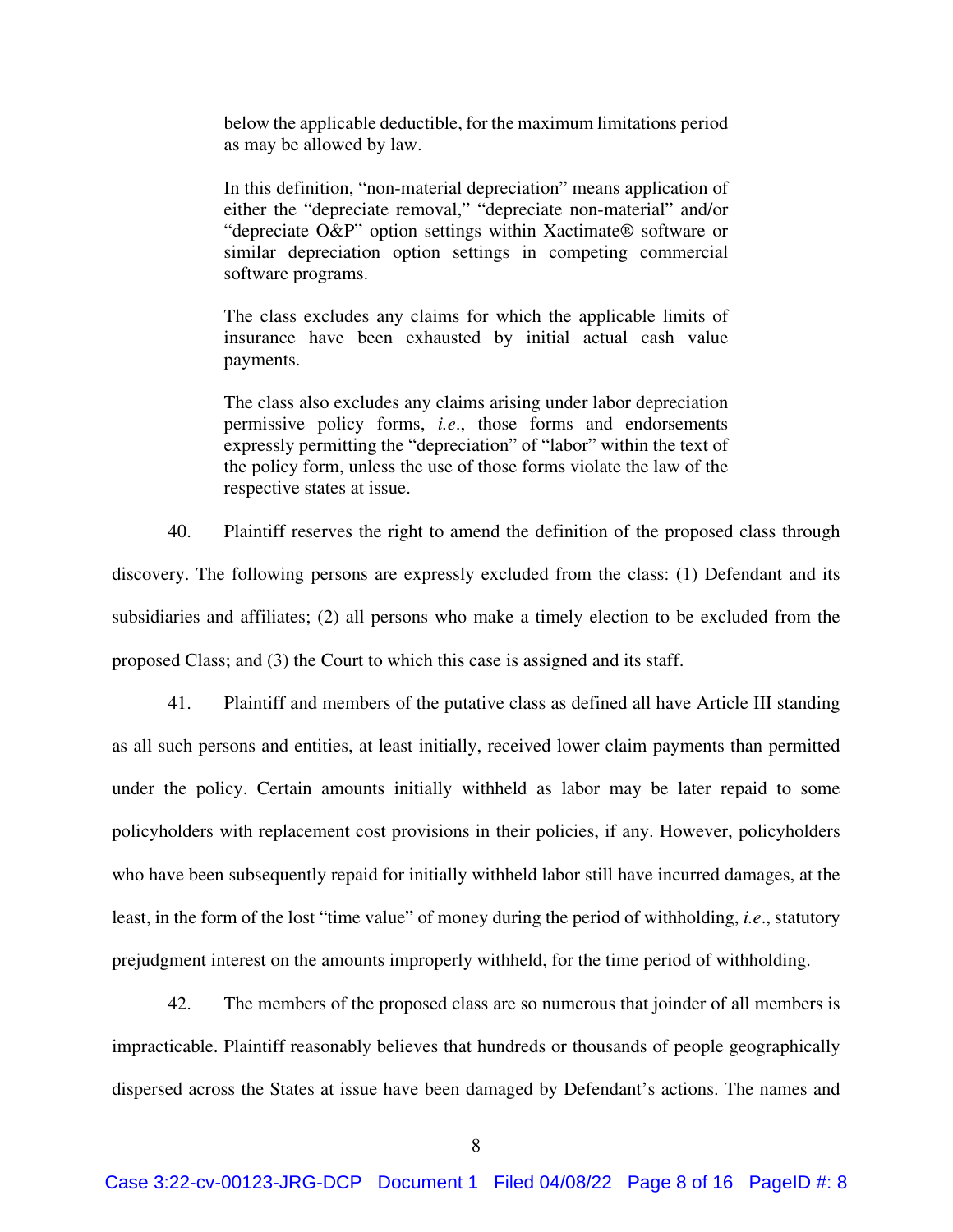addresses of the members of the proposed class are readily identifiable through records maintained by Defendant or from information readily available to Defendant.

43. The relatively small amounts of damage suffered by most members of the proposed class make filing separate lawsuits by individual members economically impracticable.

44. Defendant has acted on grounds generally applicable to the proposed class in that Defendant has routinely withheld future labor costs as described herein in its adjustment of property damage claims under its policies of insurance. It is reasonable to expect that Defendant will continue to withhold future labor to reduce the amount it pays to its insureds under these policies absent this lawsuit.

45. Common questions of law and fact exist as to all members of the proposed class and predominate over any questions affecting only individual members. The questions of law and fact common to the proposed class include, but are not limited to:

- a. Whether Defendant's policy language allows it to withhold future labor costs in its calculation of ACV payments;
- b. Whether Defendant's policy language is ambiguous;
- c. Whether Defendant's withholding of labor costs in its calculation of ACV payments breaches the insurance policies;
- d. Whether Defendant has a custom and practice of withholding future labor costs in its calculation of ACV payments;
- e. Whether Plaintiff and members of the proposed class have been damaged as a result of Defendant's withholding of future labor costs in its calculation of ACV payments; and
- f. Whether Plaintiff and members of the proposed class are entitled to a declaration, as well as potential supplemental relief, under the Declaratory Judgment Act.
- 46. Plaintiff's claim is typical of the claims of the proposed class members, as they are

all similarly affected by Defendant's custom and practice concerning the withholding of future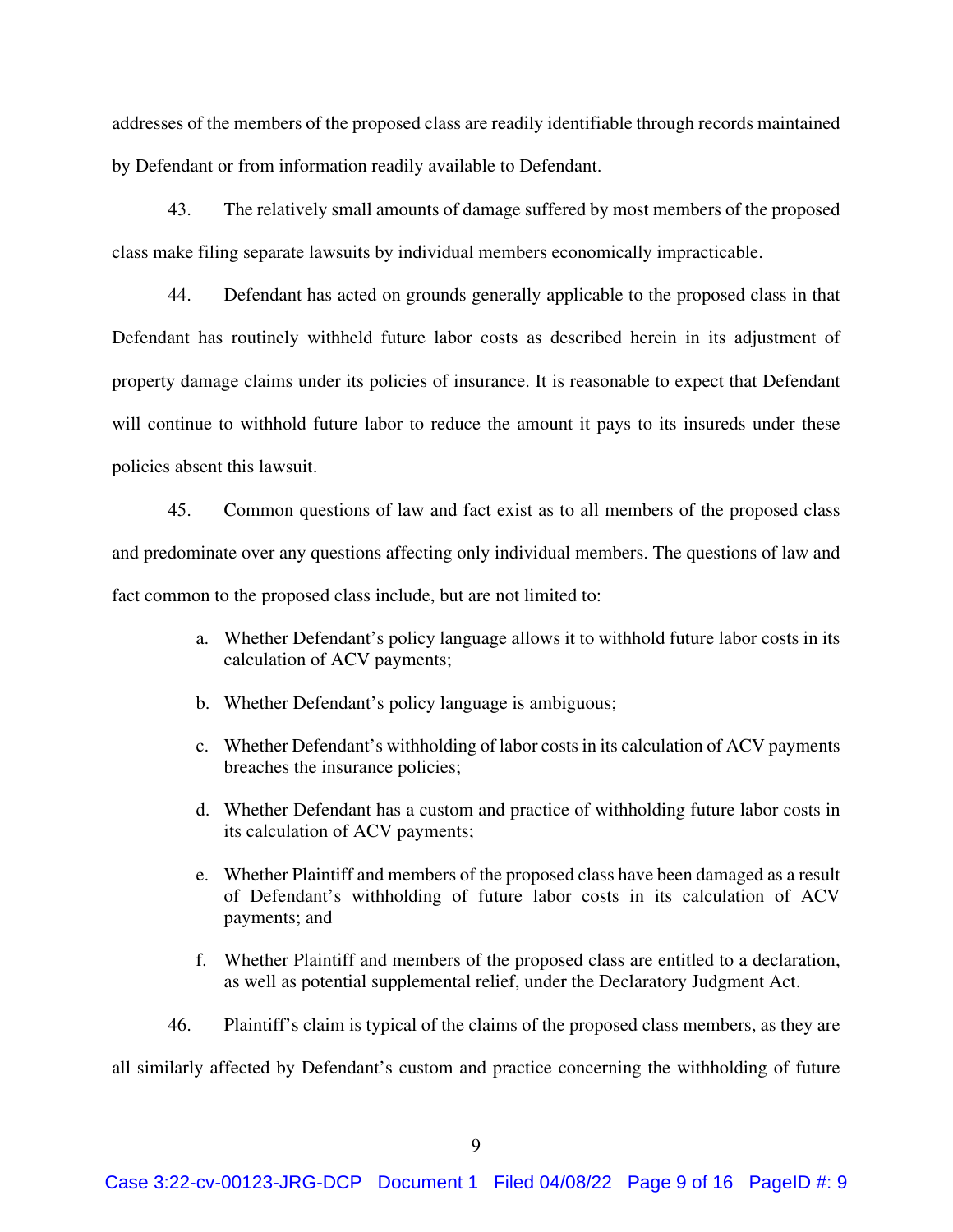labor. Further, Plaintiff's claims are typical of the claims of the proposed class members because their claims arose from the same practices and course of conduct that give rise to the claims of the members of the proposed class and are based on the same factual and legal theories. Plaintiff is not different in any material respect from any other member of the proposed class.

47. Plaintiff and its counsel will fairly and adequately protect the interests of the members of the proposed class. Plaintiff's interests do not conflict with the interests of the proposed class they seek to represent. Plaintiff has retained lawyers who are competent and experienced in class action and insurance litigation. Plaintiff and Plaintiff's counsel have the necessary financial resources to adequately and vigorously litigate this class action, and Plaintiff and counsel are aware of their fiduciary responsibilities to the members of the proposed class and will diligently discharge those duties by vigorously seeking the maximum possible recovery for the proposed class while recognizing the risks associated with litigation. Plaintiff reserves the right to have unnamed class members join them in seeking to be a class representative.

48. A class action is superior to all other available methods for the fair and efficient adjudication of this controversy. Joining all proposed members of the proposed class in one action is impracticable and prosecuting individual actions is not feasible. The size of the individual claims is likely not large enough to justify filing a separate action for each claim. For many, if not most, members of the proposed class, a class action is the only procedural mechanism that will afford them an opportunity for legal redress and justice. Even if members of the proposed class had the resources to pursue individual litigation, that method would be unduly burdensome to the courts in which such cases would proceed. Individual litigation exacerbates the delay and increases the expense for all parties, as well as the court system. Individual litigation could result in inconsistent adjudications of common issues of law and fact.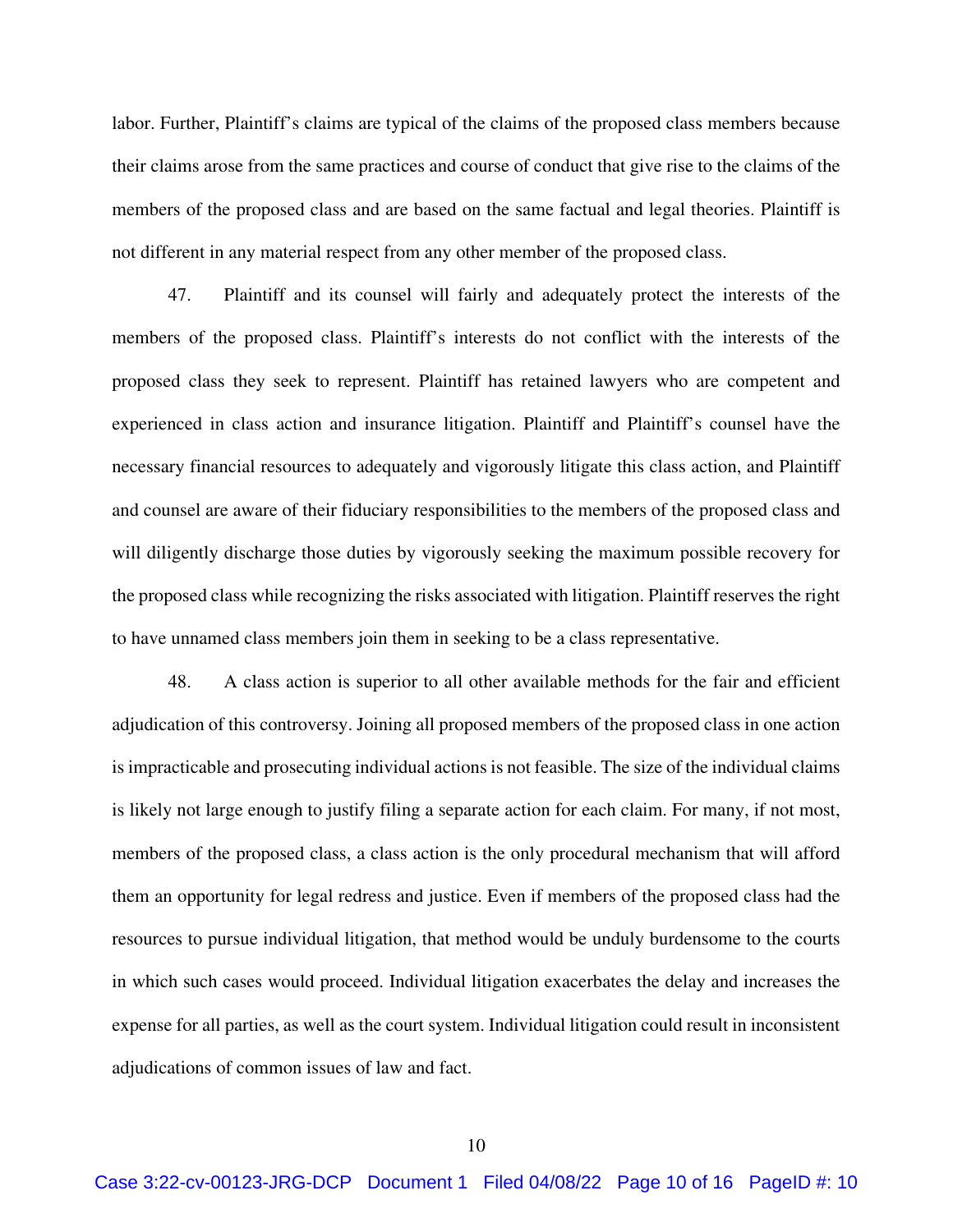49. In contrast, a class action will minimize case management difficulties and provide multiple benefits to the litigating parties, including efficiency, economy of scale, unitary adjudication with consistent results and equal protection of the rights of Plaintiff and members of the proposed class. These benefits would result from the comprehensive and efficient supervision of the litigation by a single court.

50. Questions of law or fact common to Plaintiff and members of the proposed class, including those identified above, predominate over questions affecting only individual members (if any), and a class action is superior to other available methods for the fair and efficient adjudication of the controversy. Class action treatment will allow a large number of similarly situated consumers to prosecute their common claims in a single forum, simultaneously, efficiently, and without the necessary duplication of effort and expense that numerous individuals would require. Further, the monetary amount due to many individual members of the proposed class is likely to be relatively small, and the burden and expense of individual litigation would make it difficult or impossible for individual members of the proposed class to seek and obtain relief. On the other hand, a class action will serve important public interests by permitting consumers harmed by Defendant's unlawful practices to effectively pursue recovery of the sums owed to them, and by deterring further unlawful conduct. The public interest in protecting the rights of consumers favors disposition of the controversy in the class action form.

51. Class certification is further warranted because Defendant has acted or refused to act on grounds that apply generally to the class, so final injunctive relief or corresponding declaratory relief is appropriate with respect to the class as a whole.

52. Plaintiff may seek, in the alternative, certification of issues classes.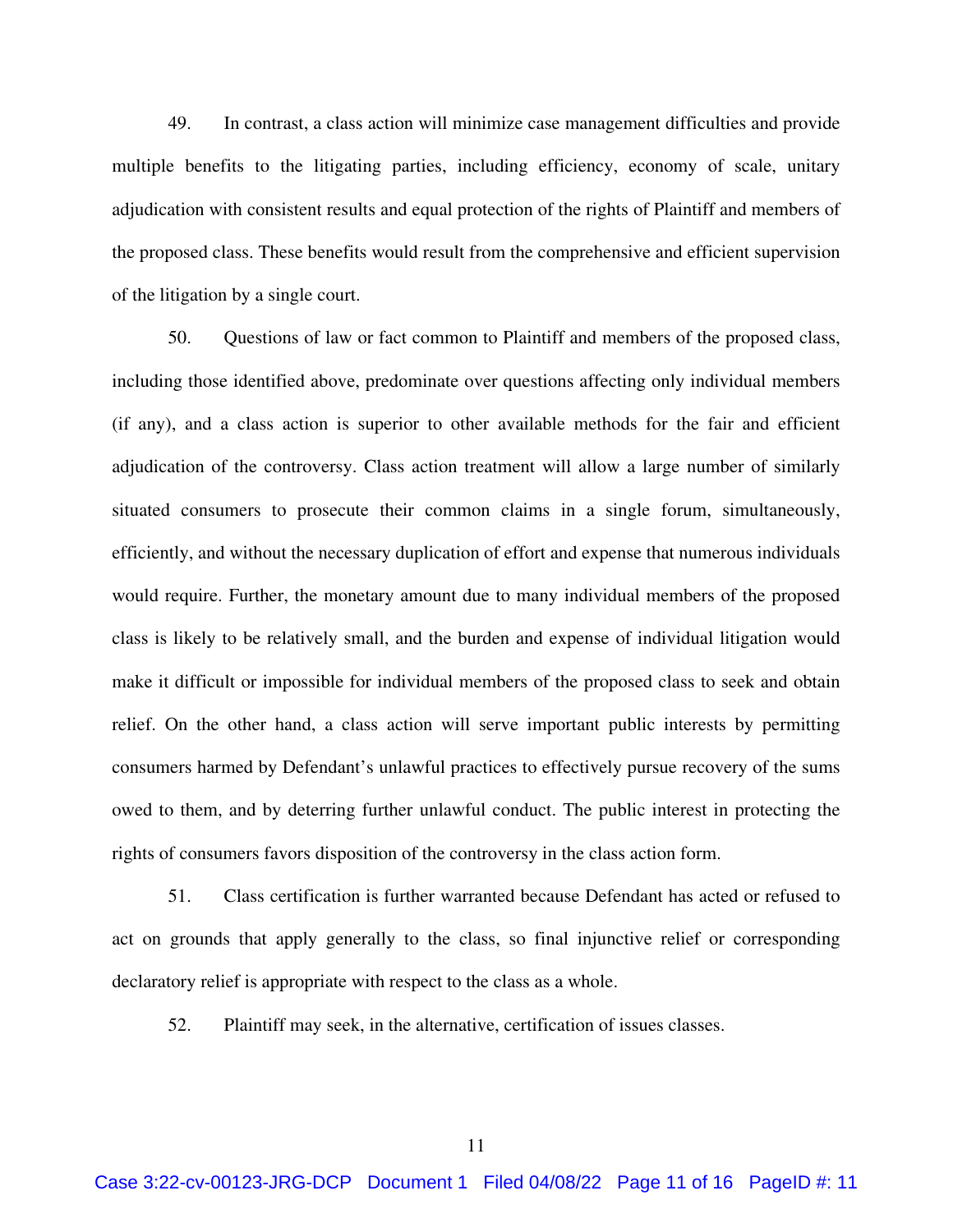53. Rule  $23(c)(4)$  provides that an action may be brought or maintained as a class action with respect to particular issues when doing so would materially advance the litigation as a whole.

## **COUNT I BREACH OF CONTRACT**

54. Plaintiff restates and incorporates by reference all preceding allegations.

55. Defendant entered into policies of insurance with Plaintiff and members of the proposed class. These insurance policies govern the relationship between Defendant and Plaintiff, and members of the proposed class, as well as the manner in which claims for covered losses are handled.

56. The policies of insurance between Defendant, Plaintiff, and the other members of the proposed class are binding contracts under the laws of the States at issue, supported by valid consideration in the form of premium payments in exchange for insurance coverage.

57. Defendant drafted the insurance policies at issue, which are essentially identical in all respects material to this litigation concerning the withholding of labor as depreciation from ACV payments for structural loss.

58. In order to receive or be eligible to receive ACV claim payments in the first instance, Plaintiff and the putative class members complied with all material provisions and performed all of their respective duties with regard to their insurance policy.

59. Defendant breached its contractual duty to pay Plaintiff and members of the proposed class the ACV of their claims by unlawfully withholding labor costs as described herein.

60. Defendant's actions in breaching its contractual obligations to Plaintiff and members of the proposed class benefitted and continue to benefit Defendant. Likewise, Defendant's actions damaged and continue to damage Plaintiff and members of the proposed class.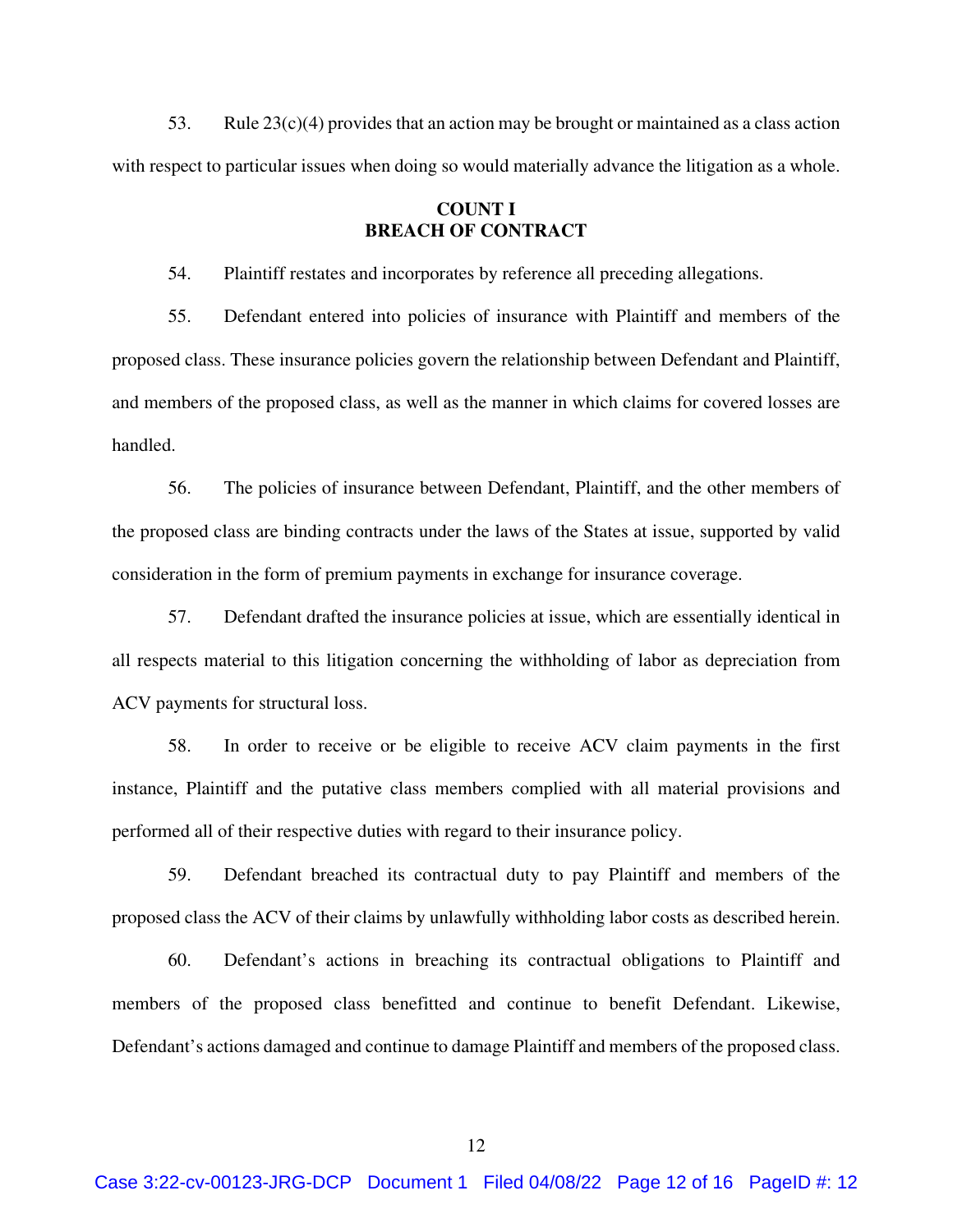61. Defendant's actions in breaching its contractual obligations, as described herein, are the direct and proximate cause of damages to Plaintiff and members of the proposed class.

62. In light of the foregoing, Plaintiff and members of the proposed class are entitled to recover damages sufficient to make them whole for all amounts Defendant unlawfully withheld from their ACV payments, including prejudgment interest as may be allowed by law.

63. Plaintiff and members of the proposed class seek any and all relief as may be permitted under applicable law to remedy the ongoing breaches of contract.

64. Additionally, separate and unrelated to the propriety of withholding the future labor from structural ACV payments as calculated by Defendant itself, Defendant breached its contractual obligations to Plaintiff by failing and refusing to promptly pay the amounts individually required by the terms of the Policy. As a result, Plaintiff has been damaged in the amount of the unpaid portion of its claim, including all such amounts that should have been paid by Defendant as a result of the subject loss.

## **COUNT II DECLARATORY JUDGMENT AND RELIEF**

65. Plaintiff restates and incorporates by reference all preceding allegations.

66. This Court is empowered by the Declaratory Judgment Act as codified at 28 U.S.C. § 2201 and Fed. R. Civ. P. 57 to declare the rights and legal relations of parties regardless of whether further relief is or could be claimed.

67. A party may seek to have insurance contracts, before or after a breach, construed to obtain a declaration of rights, status, and other legal relations thereunder adjudicated.

68. Plaintiff and members of the proposed class have all complied with all relevant conditions precedent in their contracts.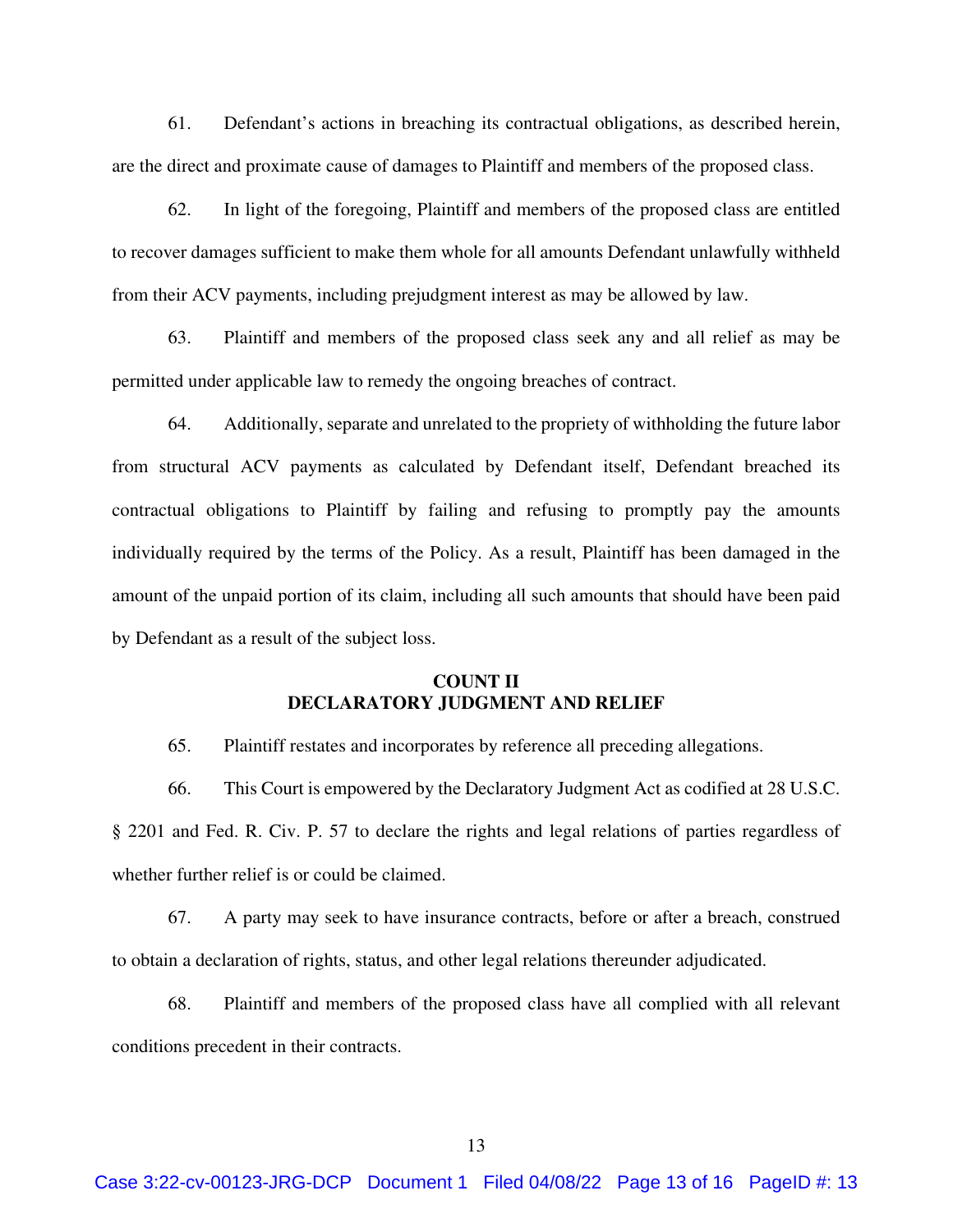69. Plaintiff seeks, individually and on behalf of the proposed class, a declaration that Defendant's property insurance contracts prohibit the withholding of future labor costs as described herein when adjusting losses under the methodology employed herein.

70. Plaintiff further seeks, individually and on behalf of the proposed class, any and all other relief available under the law arising out of a favorable declaration.

71. Plaintiff and members of the proposed class have and will continue to suffer injuries.

#### **JURY DEMAND**

72. Plaintiff hereby demands a trial by jury.

## **PRAYER FOR RELIEF**

WHEREFORE, Plaintiff, individually and on behalf of all others similarly situated, respectfully request that this Court:

 1. Enter an order certifying this action as a class action, appointing Plaintiff as the representatives of the class, and appointing Plaintiff's attorneys as counsel for the class;

2. Enter a declaratory judgment, declaring that Defendant's withholding of future labor costs as depreciation is contrary to and breaches the insurance policy issued to Plaintiff and members of the class;

3. Enter a declaration, and any preliminary and permanent injunction and equitable relief against Defendant and its officers, agents, successors, employees, representatives, and any and all persons acting in concert with them, from engaging in each of the policies, practices, customs, and usages complained of herein, as may be allowed by law;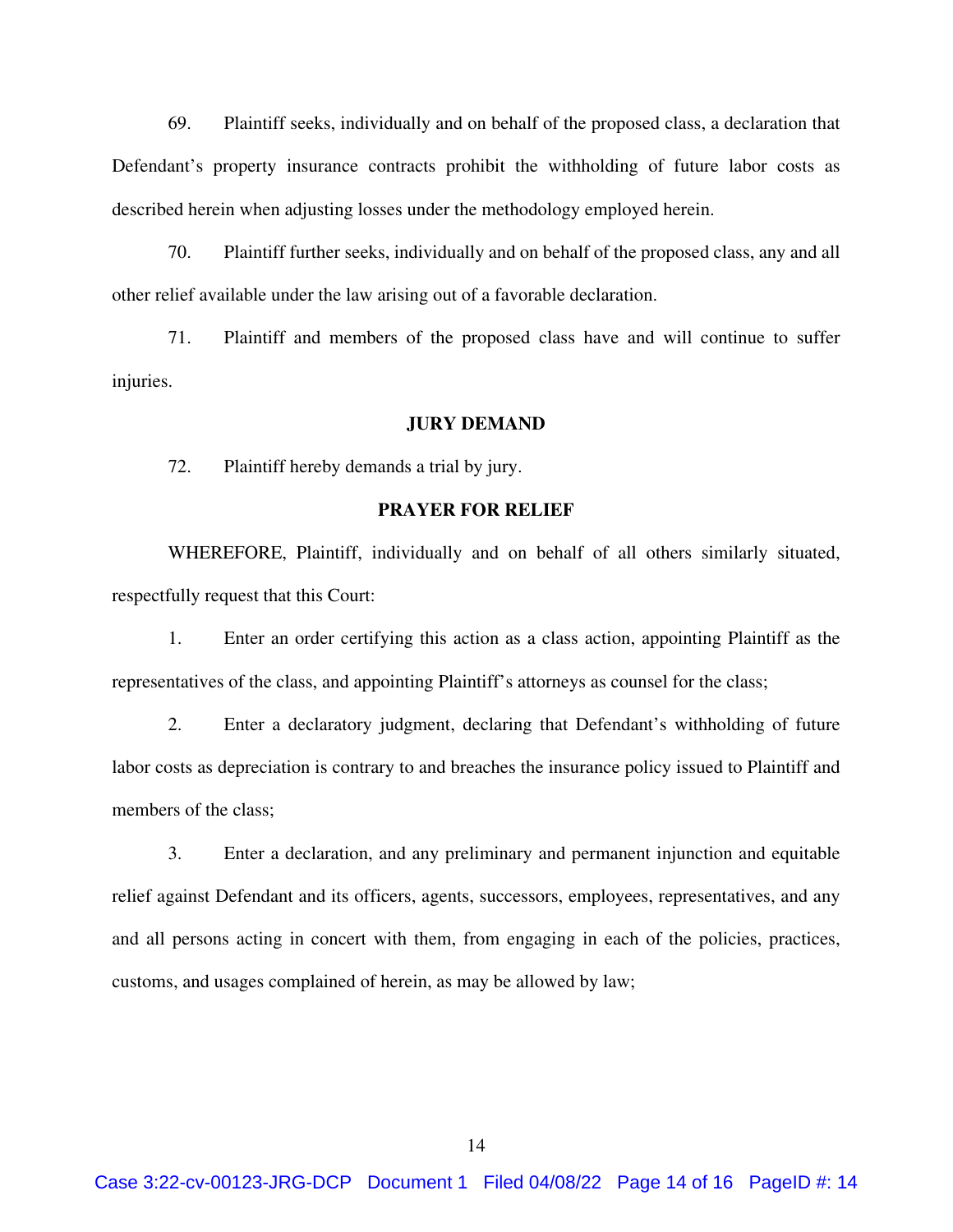4. Enter an order that Defendant specifically perform and carry out policies, practices, and programs that remediate and eradicate the effects of its past and present practices complained of herein;

5. Award compensatory damages for all sums withheld as labor costs under the policy, plus prejudgment interest on all such sums, to Plaintiff and members of the proposed class;

6. Award compensatory damages to Plaintiff for all amounts to which it is entitled pursuant to the Policy as a result of the subject loss;

7. Award costs, expenses, and disbursements incurred herein by Plaintiff and members of the proposed class as may be allowed by law, including but not limited to amounts available under the common fund doctrine;

8. Pre- and Post-Judgment interest; and

9. Grant such further and additional relief as the Court deems necessary and proper.